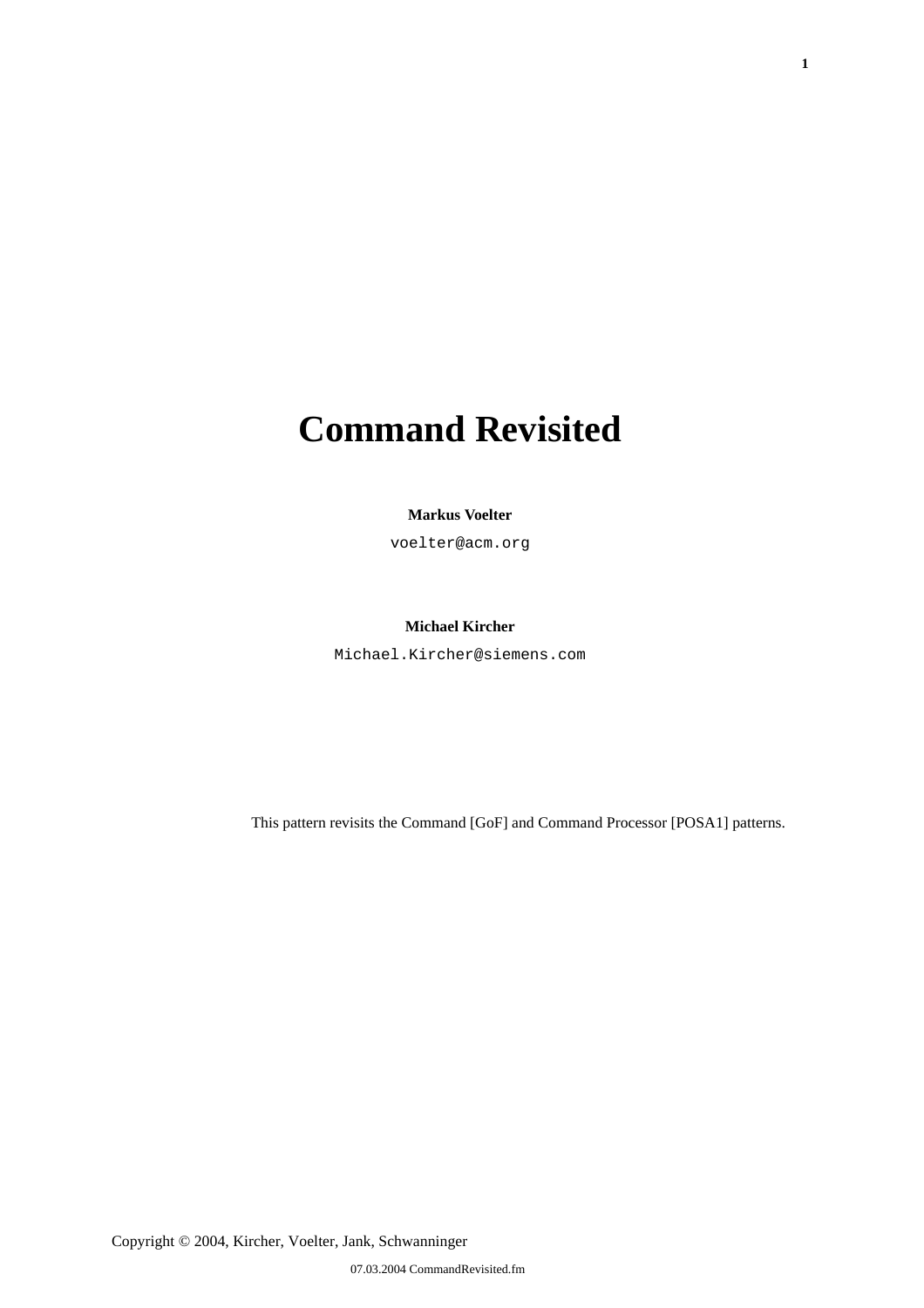# **Command Revisited**

The Command Revisited pattern packages a piece of application functionality as well as its parameterization in an object in order to make it usable in another context, such as later in time or in a different thread.

**Example** GUI libraries provide reusable widgets for building graphical user interfaces. These libraries have to be independent of specific application code. Nonetheless, many user interface elements have to interact with application code. For example, when a button is pressed, application code has to be executed. In addition, it is often required to trigger the same functionality from *several* GUI widgets. In many cases, a piece of functionality must be triggered from the main menu, a toolbar as well as a context menu in a tree view.

> Using the template method pattern [GoF] is not practical, since it would require subclassing the Button widget for each usage, and it would also bind the implemented functionality to its use in a button.

> In essence, the application has to package up some piece of application logic and pass it to a button (or menu item) instance. If the GUI widget is triggered, the application logic has to be executed.

- **Context** Applications that need to execute application logic in a different execution context, such as later in time or in a different thread.
- **Problem** When building object-oriented systems, it is frequently necessary to separate the decision of what piece of code should be executed from the decision of when this should happen.

In the example above, a button is a generic object that, when pressed, executes a piece of behavior. In order to make this possible, the button must be configured with this piece of behavior. Once the button is pressed, the behavior is executed, whatever the behavior does specifically.

Another example are internal iterators. These are functions that iterate over a collection of elements and execute a piece of functionality for each element. Again, it is necessary to configure the iterator with the functionality it should execute.

The following **forces** must be addressed:

- *Context independent execution*—The application logic should be executable independent of the context, for example independent of the thread or state.
- *Parameterization*—The application logic should be configurable via parameters.
- *Decoupling*—Executing the behavior should not required detailed knowledge about the specific behavior executed.
- **Solution** Encapsulate a piece of functionality in a command object. Provide a generic interface to allow the execution of the behavior independent of the behavior itself. Attributes of the object carry the parametrization needed during its execution.

A creator instantiates the command object, providing the necessary context attributes. The command is then passed to its execution context. The execution of the command is triggered via a generic interface by an external event.

Since the execution interface is generic, the execution context need not know about the specific behavior that is encapsulated in the command object.

**Structure** The following participants form the structure of the Command Revisited pattern: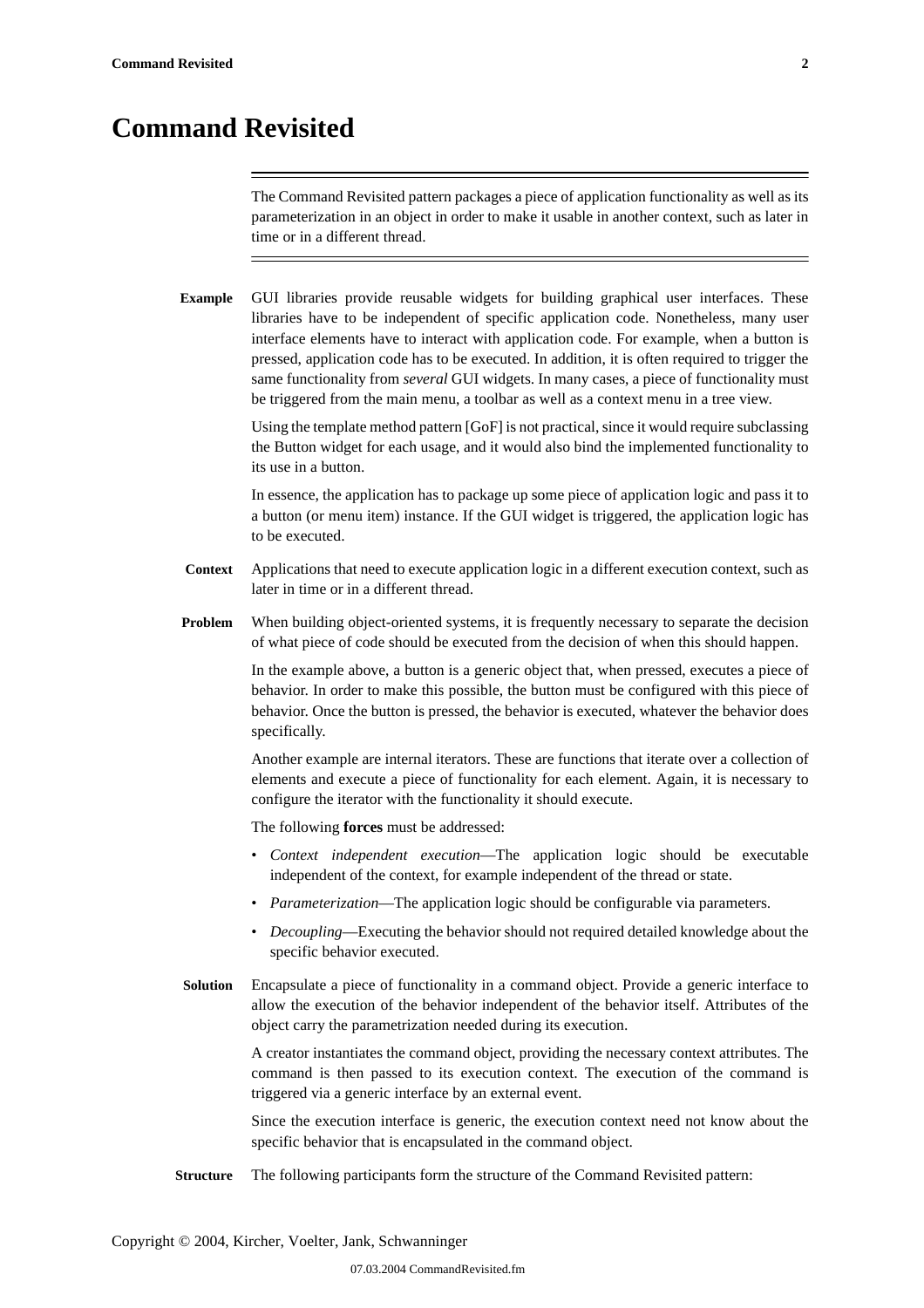A *creator* creates command objects.

A *command object* contains the application logic.

An *execution context* provides the state and run-time environment for the command object.

An *executor* triggers the execution.

The following CRC cards describe the responsibilities and collaborations of the participants

| <b>Class</b><br>Creator                                                                                                                                                                                                                                      | <b>Collaborator</b><br>Requestor<br>٠ | <b>Class</b><br>Command Object                                                                                                                                                                                                                                                  | <b>Collaborator</b><br>• Execution Context                     |
|--------------------------------------------------------------------------------------------------------------------------------------------------------------------------------------------------------------------------------------------------------------|---------------------------------------|---------------------------------------------------------------------------------------------------------------------------------------------------------------------------------------------------------------------------------------------------------------------------------|----------------------------------------------------------------|
| <b>Responsibility</b><br>Creates a command object<br>$\bullet$<br>of the specific type it<br>requires.<br>Parametrizes the command<br>object with values from its<br>own execution context.<br>Passes the command<br>object to its new execution<br>context. |                                       | <b>Responsibility</b><br>• Implements the behavior<br>to be executed.<br>• Carries the<br>parametrization required<br>to execute the<br>encapsulated application<br>logic.<br>Provides a generic way to<br>the encapsulated behavior<br>independent of the<br>concrete behavior |                                                                |
| <b>Class</b>                                                                                                                                                                                                                                                 |                                       |                                                                                                                                                                                                                                                                                 |                                                                |
| <b>Execution Context</b>                                                                                                                                                                                                                                     | Collaborator                          | <b>Class</b><br>Executor                                                                                                                                                                                                                                                        | <b>Collaborator</b><br>• Command Object<br>• Execution Context |

- **Dynamics** The creator decides which behavior should be executed in the other context by instantiating a command object of a suitable type. It parametrizes the command object by setting its context attributes to the required values from its own context. It then passes the command object to the execution context. Later, the executor triggers the execution context. The execution context executes the command object in its new context.
- **Implementation** There are several steps involved in implementing the Command Revisited pattern.
	- 1 .Define an abstract class that defines the generic interface for command execution that will be used by the Executor. You will typically define an execute() operation.
	- 1.1 Decide on whether concrete commands need access to the some parameters in the execution context. If so, add these parameters to the execute() operation.
		- 2 Implement the Execution Context. Allow it to keep references to command objects.
	- 3 Implement you specific command functionality in subclasses of the abstract command class defined above. This includes:
	- 3.1 Implementing the execute() operation according to your specific requirements.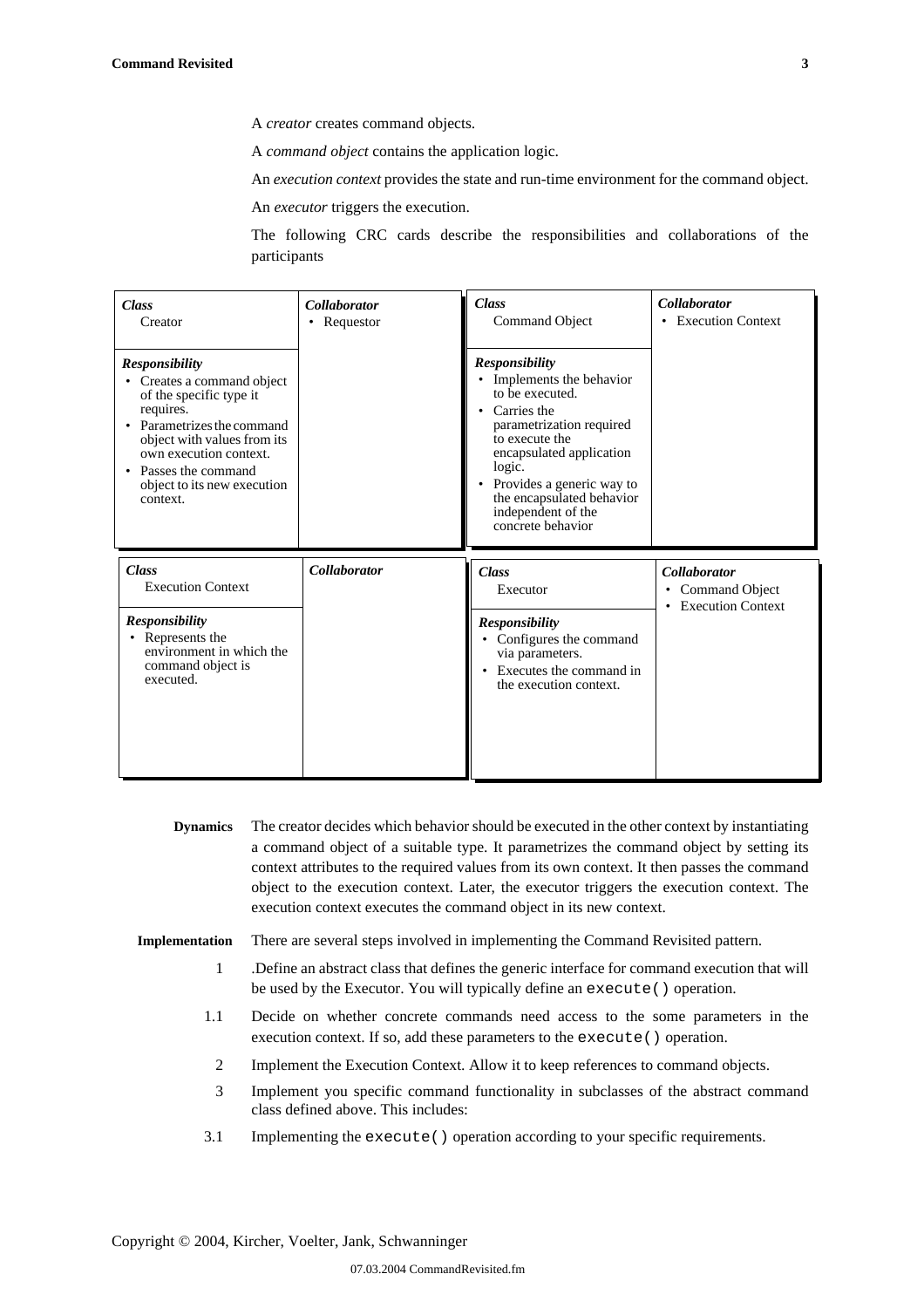- 3.2 If a specific command needs to access state from the creation context during execution, add the necessary attributes to the concrete command class. Also make them constructor parameters; the constructor needs to set the values for the attributes.
- **Example Resolved** Application functionality is packaged into the execute () operation a specific command class. The application instantiates a command, passing its configuration data to the instance (such as a selected tree item). The application then passes the command object to a button instance and/or a menu item. Later, when the button is pressed, the button implementation simply calls the command's execute operation, triggering the encapsulated application logic.

### **Variants** There are two variation points in this pattern:

- A command may need to access state that is determined by the creator. In this case, the command object has to "remember" the state determined by the creator. Thus, for each parameter the execute() operation accesses, the command class needs to have an attribute. The creator passes the parameters to the constructor, which assigns the respective values to the attributes. They can then be accessed during execution.
- A second point is how the command accesses the execution context. In some cases it might be implicit (for example, since the context is global), sometimes it needs to be given access explicitly. In that case, the execute()operation has to have the respective parameters. The executor has to pass these values to the execute()operation.
- **Known Uses.** Commands are used in many cases. Some examples follow:
	- As outlined above, GUI commands are the most prominent example. The can be found in Java Swing, in SWT as well as almost any other GUI library.
	- Commands are often used to implement internal iterators in languages which do not feature them natively.
	- Finally, commands are often used in transactional systems. The infrastructure provides transaction handling, the specific behaviour that should be executed within the transaction is passed in by clients via a command.
- **Consequences** There are several **benefits** of using the Command Revisited pattern:
	- *Time-independent execution of application logic*
	- *Thread-independent execution of the application logic*
	- *Exchangeability of application logic*

There are also some **liabilities** using the Command Revisited pattern:

- *Dependency of the application logic on the state*—If the representation of the state changes slightly, all application logic has to follow that change.
- *Complexity*—Wrapping application logic and parameters in a command adds complexity to the application. This is the penalty for the benefit of context independency.
- **See Also** Futures [Lea99] can be used to allow the creator access to the result of executing the command.

Command objects are a way to emulate closures. Closures are available in many functional and some object-oriented languages. Examples include LISP and Smalltalk (where they are called code blocks).

### **References**